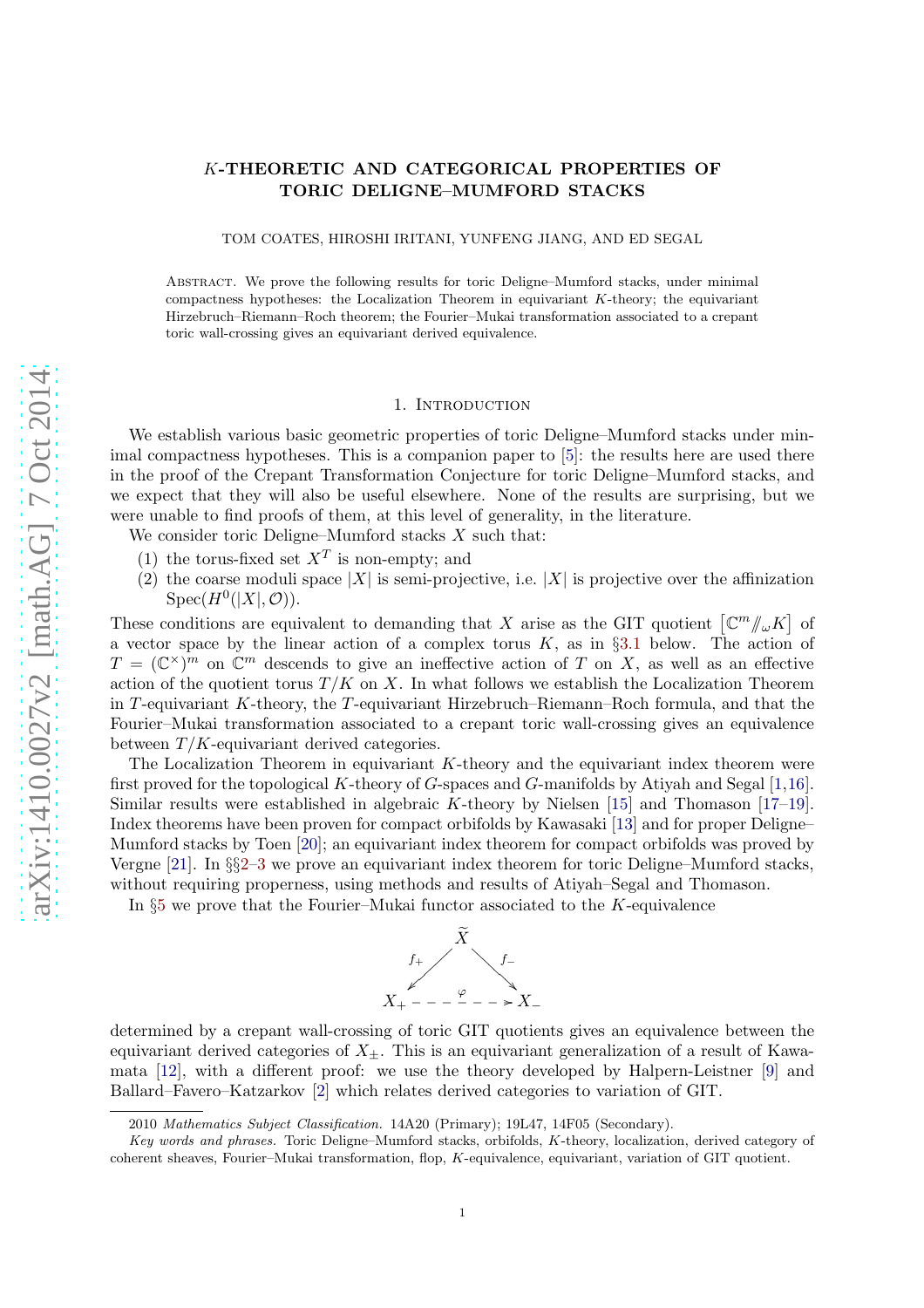Toric Deligne–Mumford stacks were introduced by Borisov–Chen–Smith [\[4\]](#page-13-12), who described them in terms of stacky fans. They have also been studied by Jiang [\[11\]](#page-13-13), who introduced the notion of an *extended stacky fan*. Our approach here, where we treat toric Deligne–Mumford stacks as GIT quotients  $\left[\mathbb{C}^m/\!\!/_{\omega}K\right]$ , is equivalent to the approach via (extended) stacky fans. This is explained in [\[5,](#page-13-0) §4.2].

# 2. The Hirzebruch–Riemann–Roch Formula

<span id="page-1-0"></span>Our toric Deligne–Mumford stacks  $X$  have the following properties:

- (P1) the coarse moduli space  $|X|$  is semi-projective;
- (P2) all the T-weights appearing in the T-representation  $H^0(X, \mathcal{O})$  are contained in a strictly convex cone in Lie(T)<sup>\*</sup>, and the T-invariant subspace  $H^0(X, \mathcal{O})^T$  is  $\mathbb{C}$ .

These properties together imply, for example, that the fixed set  $X<sup>T</sup>$  is compact. As we will see, these properties allow us to define the equivariant index of coherent sheaves on  $X$ , and to state the equivariant Hirzebruch–Riemann–Roch formula (equation [2.2](#page-2-0) below). In §[3](#page-3-1) below we prove this Hirzebruch–Riemann–Roch formula for toric Deligne–Mumford stacks, using the Localization Theorem in equivariant K-theory.

Let  $K_T^0(X)$  denote the Grothendieck group of T-equivariant vector bundles on X. Let IX denote the inertia stack  $X \times_{|X|} X$  of X; this consists of pairs  $(x, g)$  with  $x \in X$  and  $g \in Aut_X(x)$ . We write  $H_T^{\bullet \bullet}(IX) := \prod_p H_T^{2p}$  $T^{2p}(IX)$ . We introduce an orbifold Chern character map

$$
\widetilde{\text{ch}}\colon K_T^0(X)\to H_T^{\bullet\bullet}(IX)
$$

as follows. Let  $IX = \bigsqcup_{v \in B} X_v$  be the decomposition of the inertia stack IX into connected components, let  $q_v: X_v \to X$  be the natural map, and let E be a T-equivariant vector bundle on X. The stabilizer  $g_v$  along  $X_v$  acts on the vector bundle  $q_v^*E \to X_v$ , giving an eigenbundle decomposition

$$
q_v^* E = \bigoplus_{0 \le f < 1} E_{v,f}
$$

where  $g_v$  acts on  $E_{v,f}$  by  $\exp(2\pi i f)$ . The equivariant Chern character is defined to be

$$
\widetilde{\text{ch}}(E) = \bigoplus_{v \in \mathsf{B}} \sum_{0 \le f < 1} e^{2\pi \mathbf{i} f} \operatorname{ch}^T(E_{v,f})
$$

where  $ch^T(E_{v,f}) \in H_T^{\bullet\bullet}(X_v)$  is the T-equivariant Chern character. Let  $\delta_{v,f,i}$ ,  $1 \leq i \leq \text{rank}(E_{v,f})$ be the T-equivariant Chern roots of  $E_{v,f}$ , so that  $c^T(E_{v,f}) = \prod_i (1 + \delta_{v,f,i})$ . These Chern roots are not actual cohomology classes, but symmetric polynomials in the Chern roots make sense as equivariant cohomology classes on  $X_v$ . The T-equivariant orbifold Todd class  $\text{Td}(E) \in H_T^{\bullet\bullet}(IX)$ is defined to be:

$$
\widetilde{\mathrm{Td}}(E) = \bigoplus_{v \in \mathsf{B}} \left( \prod_{0 < f < 1} \prod_{i=1}^{\mathrm{rank}(E_{v,f})} \frac{1}{1 - e^{-2\pi \mathrm{i} f} e^{-\delta_{v,f,i}}} \right) \prod_{i=1}^{\mathrm{rank}\, E_{v,0}} \frac{\delta_{v,0,i}}{1 - e^{-\delta_{v,0,i}}}
$$

We write  $\widetilde{\mathrm{Td}}_X = \widetilde{\mathrm{Td}}(TX)$  for the orbifold Todd class of the tangent bundle.

Property (P2) gives that all of the T-weights of  $H^0(X, \mathcal{O})$  lie in a strictly convex cone in Lie(T)<sup>\*</sup>. After changing the identification of T with  $(\mathbb{C}^{\times})^m$  if necessary, we may assume that this cone is contained within the cone spanned by the standard characters  $\lambda_1, \ldots, \lambda_m$  in  $H^2_T(\mathrm{pt}) =$ Lie(T)<sup>\*</sup>, where  $\lambda_j: T \to \mathbb{C}^\times$  is given by projection to the jth factor of  $T = (\mathbb{C}^\times)^m$ . The Chern character

$$
\mathrm{ch}^T: K_T^0(\mathrm{pt}) \to \mathbb{Z}[e^{\pm \lambda}] := \mathbb{Z}[e^{\pm \lambda_1}, \dots, e^{\pm \lambda_m}] \subset H_T^{\bullet \bullet}(\mathrm{pt})
$$

is defined by sending the irreducible representation of weight  $\lambda_i$  to  $e^{\lambda_i}$ . The T-representation  $H^0(X, \mathcal{O})$  is infinite dimensional, but each weight piece is finite dimensional. Thus we have a well-defined character  $\mathrm{ch}^T(H^0(X,\mathcal{O}))$  in  $\mathbb{Z}[\![e^{\lambda}]] := \mathbb{Z}[\![e^{\lambda_1},\ldots,e^{\lambda_m}]\!]$ . More generally, if V is a locally finite T-representation that is finitely generated as an  $H^0(X, \mathcal{O})$ -module, the character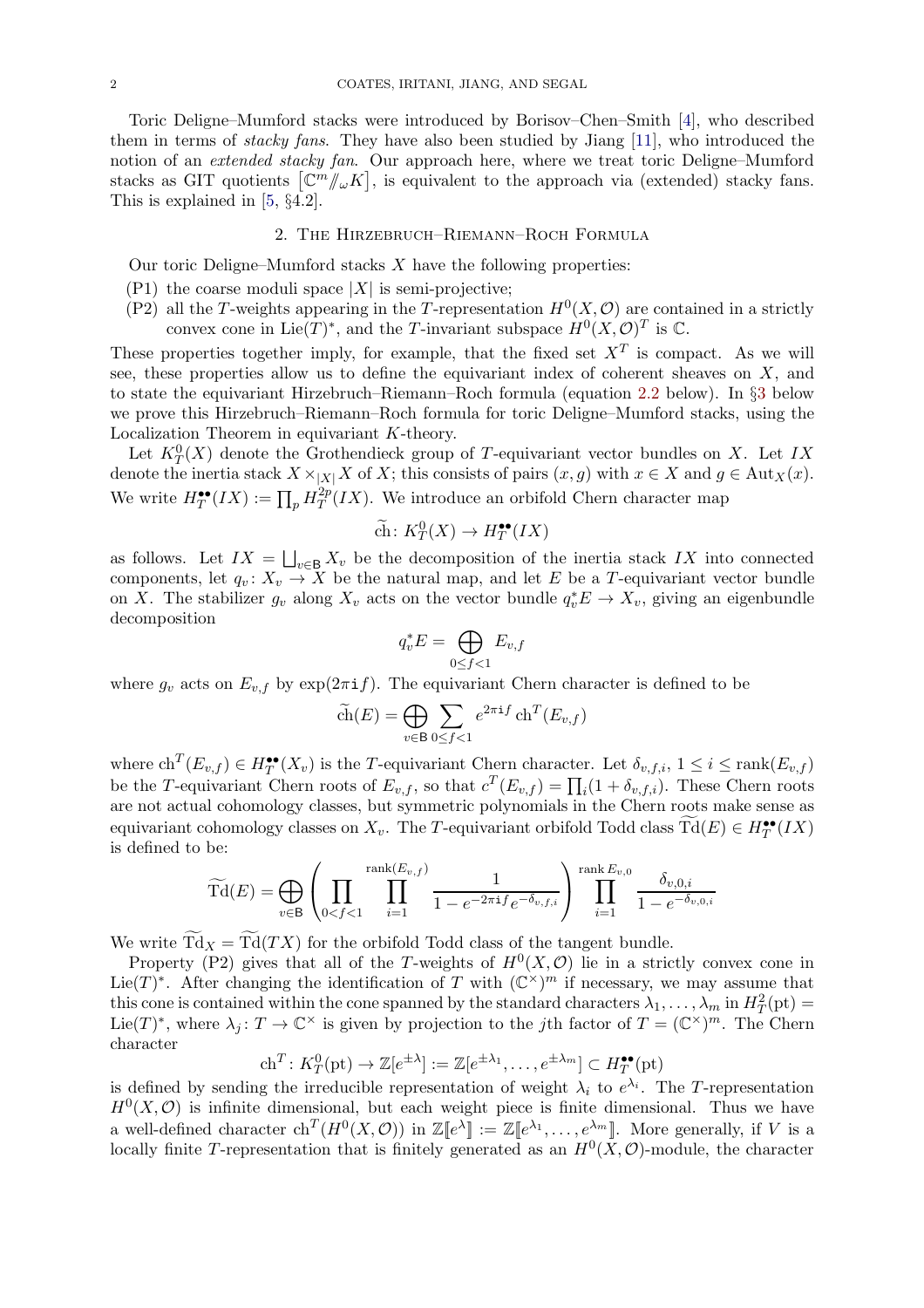$\mathrm{ch}^T(V)$  lies in  $\mathbb{Z}[e^{\lambda}][e^{-\lambda}] := \mathbb{Z}[e^{\lambda}][e^{-\lambda_1}, \ldots, e^{-\lambda_m}].$  An important fact is that  $\mathrm{ch}^T(V)$  becomes a rational function in  $e^{\lambda_1}, \ldots, e^{\lambda_m}$  for such V. In other words,  $ch^T(V)$  lies in:

$$
\mathbb{Z}[e^{\lambda}][e^{-\lambda}]_{\text{rat}} := \left\{ f \in \mathbb{Z}[e^{\lambda}][e^{-\lambda}] : \begin{array}{l} f \text{ is the Laurent expansion of a rational function} \\ \text{in } \mathbb{C}(e^{\lambda_1}, \dots, e^{\lambda_m}) \text{ at } e^{\lambda_1} = \dots = e^{\lambda_m} = 0 \end{array} \right\}
$$

For a T-equivariant vector bundle E on X, the cohomology groups  $H^{i}(X, E)$  are finitely generated  $H^0(X, \mathcal{O})$ -modules since |X| is semi-projective. Therefore we can define the equivariant Euler characteristic  $\chi(E) \in \mathbb{Z}[e^{\lambda}] | [e^{-\lambda}]_{\text{rat}}$  as:

<span id="page-2-1"></span>(2.1) 
$$
\chi(E) := \sum_{i=0}^{\dim X} (-1)^i \operatorname{ch}^T \left( H^i(X, E) \right)
$$

Let  $R_T = H_T^{\bullet}(\text{pt}, \mathbb{C})$ , and let  $S_T$  denote the localization of  $R_T$  with respect to the set of nonzero homogeneous elements. We expect that properties (P1) and (P2) are sufficient to imply the following equivariant Hirzebruch–Riemann–Roch (HRR) formula:

(2.2) 
$$
\chi(E) = \int_{IX} \widetilde{\text{ch}}(E) \cup \widetilde{\text{Td}}_X.
$$

This identity should be interpreted with care. The right-hand side is an equivariant integral (defined via the localization formula) of an element of  $H_T^{\bullet\bullet}(IX)$ , and lies in a completion  $\widehat{S}_T$  of  $S_T$ :

<span id="page-2-0"></span>
$$
\widehat{S}_T := \left\{ \sum_{n \in \mathbb{Z}} a_n : a_n \in S_T^n, \text{ there exists } n_0 \in \mathbb{Z} \text{ such that } a_n = 0 \text{ for all } n < n_0 \right\}
$$

where  $S_T^n$  denotes the degree n graded component of  $S_T$ . As we discussed above, the left-hand side of [\(2.2\)](#page-2-0) lies in  $\mathbb{Z}[e^{\lambda}]$   $[e^{-\lambda}]$ <sub>rat</sub> and is given by a rational function  $f(e^{\lambda_1}, \ldots, e^{\lambda_m})$ . We take the Laurent expansion of  $g(t) = f(e^{t\lambda_1}, \ldots, e^{t\lambda_m})$  at  $t = 0$  and obtain an expression  $g(t) =$  $\sum_{n\geq n_0} g_n t^n$  with  $g_n \in S_T^n$ . The HRR formula [\(2.2\)](#page-2-0) claims that the element  $\sum_{n\geq n_0} g_n \in \widehat{S}_T$  thus obtained is equal to the right-hand side of [\(2.2\)](#page-2-0). Note that we have the following inclusions of rings:

$$
\mathbb{Z}[e^{\lambda}][e^{-\lambda}] \supset \mathbb{Z}[e^{\lambda}][e^{-\lambda}]_{\text{rat}} \longrightarrow \widehat{S}_T.
$$

Non-equivariant versions of the HRR formula [\(2.2\)](#page-2-0) for orbifolds and Deligne–Mumford stacks have been established by Kawasaki [\[13\]](#page-13-6) and Toen [\[20\]](#page-13-7). (In the non-equivariant case, X has to be compact so that both sides of [\(2.2\)](#page-2-0) are well-defined.) The equivariant index theorem has been studied by many authors (see e.g.  $[3,8,14]$  $[3,8,14]$  $[3,8,14]$  and references therein) and the formula  $(2.2)$  is known to hold (at least) for compact smooth manifolds [\[6,](#page-13-17)[8\]](#page-13-15), compact orbifolds [\[21\]](#page-13-8), and proper Deligne–Mumford stacks [\[7\]](#page-13-18). We could not, however, find a reference for the formula [\(2.2\)](#page-2-0) for non-proper Deligne–Mumford stacks. In §[3,](#page-3-1) we establish [\(2.2\)](#page-2-0) for toric Deligne–Mumford stacks, using localization in equivariant K-theory.

**Example 2.1.** Consider  $\mathbb{C}^2$  with the diagonal  $\mathbb{C}^{\times}$ -action. The Euler characteristic of the structure sheaf is:

$$
ch^{\mathbb{C}^{\times}}(H^0(\mathbb{C}^2, \mathcal{O})) = \sum_{n=0}^{\infty} (n+1)e^{n\lambda}.
$$

On the other hand,

$$
\int_{\mathbb{C}^2} T d_{\mathbb{C}^2}^{\mathbb{C}^{\times}} = \int_{\mathbb{C}^2} \frac{(-\lambda)^2}{(1 - e^{\lambda})^2} = \frac{1}{(1 - e^{\lambda})^2} = \frac{1}{\lambda^2} - \frac{1}{\lambda} + \frac{5}{12} - \frac{1}{12}\lambda + \frac{1}{240}\lambda^2 + \cdots
$$

The two quantities match. If we consider instead the anti-diagonal  $\mathbb{C}^{\times}$ -action  $(x, y) \mapsto (s^{-1}x, sy)$ on  $\mathbb{C}^2$ , the Euler characteristic is ill-defined since each weight subspace is infinite dimensional; this action does not satisfy our assumptions.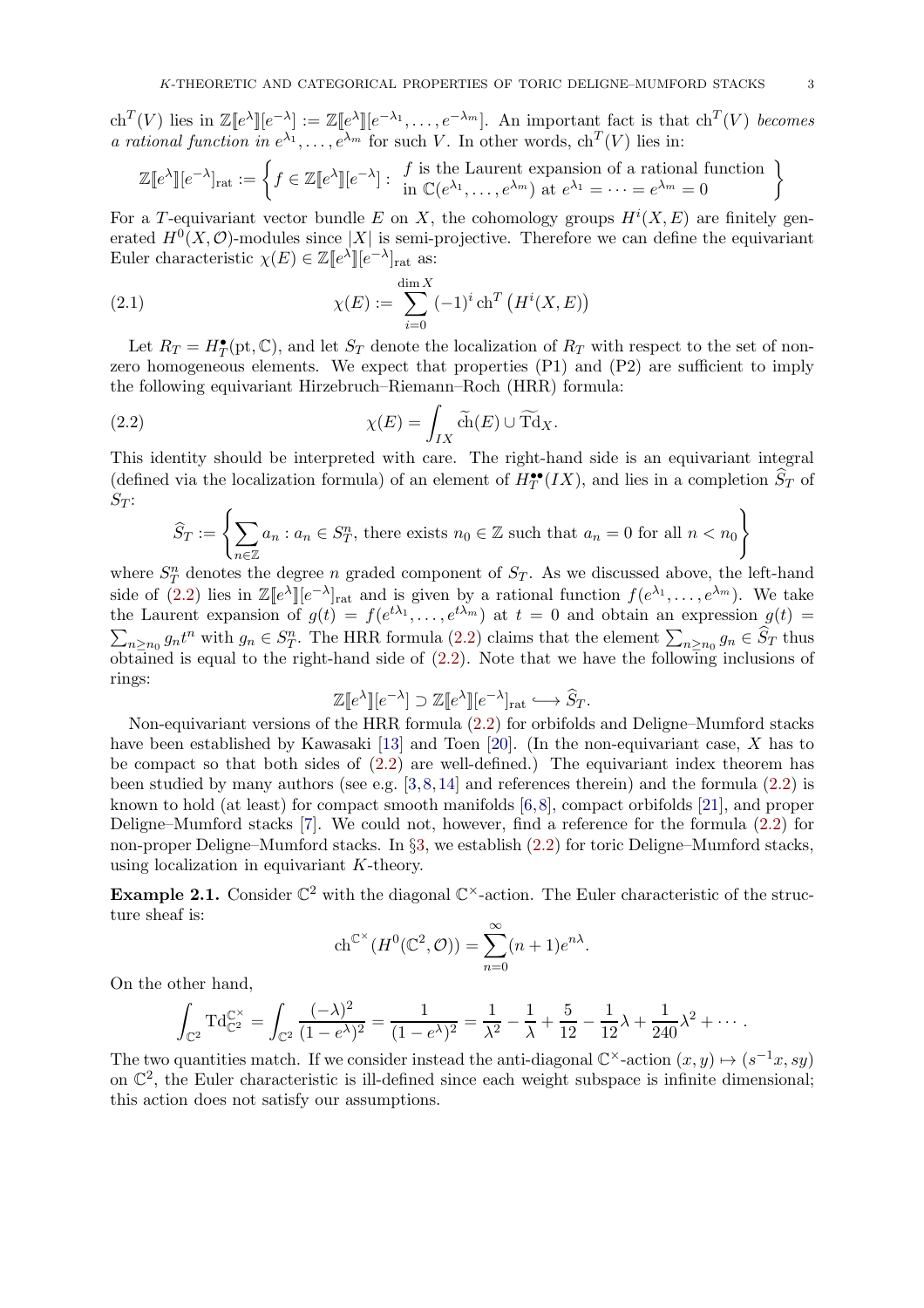### 3. Localization in Equivariant K-Theory

<span id="page-3-1"></span>In this section we prove the Localization Theorem for the T-equivariant K-theory of toric Deligne–Mumford stacks, using methods and results of Thomason [\[17](#page-13-4)[–19\]](#page-13-5). We then deduce the T-equivariant Hirzebruch–Rieman–Roch formula [\(2.2\)](#page-2-0).

<span id="page-3-0"></span>3.1. Toric Deligne–Mumford Stacks as GIT Quotients. Let  $K = (\mathbb{C}^{\times})^r$ . Let  $\mathbb{L} =$ Hom $(\mathbb{C}^{\times}, K)$  denote the cocharacter lattice of K, so that  $\mathbb{L}^{\vee} = \text{Hom}(K, \mathbb{C}^{\times})$  is the lattice of characters, and fix characters  $D_1, \ldots, D_m \in \mathbb{L}^{\vee}$ . This choice of characters defines a map from K to the torus  $T = (\mathbb{C}^{\times})^m$ , and hence an action of K on  $\mathbb{C}^m$ .

**Notation 3.1.** For a subset I of  $\{1, 2, ..., m\}$ , write  $\overline{I}$  for the complement of I, and set:

$$
\angle_I = \left\{ \sum_{i \in I} a_i D_i : a_i \in \mathbb{R}, a_i > 0 \right\} \subset \mathbb{L}^{\vee} \otimes \mathbb{R}
$$

$$
(\mathbb{C}^{\times})^I \times \mathbb{C}^{\overline{I}} = \left\{ (z_1, \dots, z_m) : z_i \neq 0 \text{ for } i \in I \right\} \subset \mathbb{C}^m
$$

We set  $\angle \emptyset = \{0\}.$ 

<span id="page-3-5"></span>**Definition 3.2.** Consider now a *stability condition*  $\omega \in \mathbb{L}^{\vee} \otimes \mathbb{R}$ , and set:

$$
\mathcal{A}_{\omega} = \{I \subset \{1, 2, ..., m\} : \omega \in \angle_I\}
$$

$$
U_{\omega} = \bigcup_{I \in \mathcal{A}_{\omega}} (\mathbb{C}^{\times})^I \times \mathbb{C}^{\overline{I}}
$$

$$
X_{\omega} = [U_{\omega}/K]
$$

The square brackets here indicate that  $X_{\omega}$  is the stack quotient of  $U_{\omega}$  (which is K-invariant) by K. We call  $X_\omega$  the toric stack associated to the GIT data  $(K; \mathbb{L}; D_1, \ldots, D_m; \omega)$ . Elements of  $\mathcal{A}_{\omega}$  are called *anticones*<sup>[1](#page-3-2)</sup>.

<span id="page-3-4"></span>Unless otherwise stated, we will consider only GIT data that satisfies:

(3.1) 
$$
\bullet \quad \{1, 2, \ldots, m\} \in \mathcal{A}_{\omega};
$$

$$
\bullet \quad \text{for each } I \in \mathcal{A}_{\omega}, \text{ the set } \{D_i : i \in I\} \text{ spans } \mathbb{L}^{\vee} \otimes \mathbb{R} \text{ over } \mathbb{R}.
$$

The first condition here ensures that  $X_{\omega}$  is non-empty; the second ensures that  $X_{\omega}$  is a Deligne– Mumford stack. These conditions imply that  $\mathcal{A}_{\omega}$  is closed under enlargement of sets, so that if  $I \in \mathcal{A}_{\omega}$  and  $I \subset J$  then  $J \in \mathcal{A}_{\omega}$ .

Fixed points of the T-action on  $X_\omega$  are in one-to-one correspondence with minimal anticones, that is, with  $\delta \in \mathcal{A}_{\omega}$  such that  $|\delta| = r$ . A minimal anticone  $\delta$  corresponds to the T-fixed point:

$$
[\{(z_1,\ldots,z_n)\in U_\omega:z_i=0\text{ if }i\not\in\delta\}/K]=[(\mathbb{C}^\times)^{\delta}/K]
$$

Let Fix<sub>ω</sub> denote the set of minimal anticones for  $X_{\omega}$ .

3.2. The Localization Theorem. We now state and prove our Localization Theorem.

<span id="page-3-3"></span>**Theorem 3.3.** Let  $X_{\omega} = [U_{\omega}/K]$  be a toric Deligne-Mumford stack as above. Recall that the torus T acts (ineffectively) on  $X_\omega$ . Given  $\delta \in Fix_\omega$ , write  $x_\delta$  for the corresponding T-fixed point of  $X_\omega$ , so that  $x_\delta \cong \overrightarrow{BG_\delta}$  where  $G_\delta$  is the isotropy subgroup of  $x_\delta$ . Let  $i_\delta: x_\delta \to X_\omega$  denote the inclusion and let  $N_{\delta}$  denote the normal bundle to i<sub> $\delta$ </sub>. Let  $\mathbb{Z}[T] = K_T^0(\text{pt})$  denote the ring of regular functions (over  $\mathbb{Z}$ ) on T and let Frac  $\mathbb{Z}[T]$  denote the field of fractions. Then for  $\alpha \in K_T^0(X_\omega)$ , we have:

$$
\alpha = \sum_{\delta \in \text{Fix}_{\omega}} (i_{\delta})_{\star} \left( \frac{i_{\delta}^{\star} \alpha}{\lambda_{-1} N_{\delta}^{\vee}} \right) \qquad \qquad \text{in } K_{T}^{0}(X_{\omega}) \otimes_{\mathbb{Z}[T]} \text{Frac}(\mathbb{Z}[T])
$$

where  $\lambda_{-1}N_{\delta}^{\vee} := \sum_{i=0}^{\dim X_{\omega}} (-1)^{i} \bigwedge^{i} N_{\delta}^{\vee}$  is invertible in  $K_{T}^{0}(x_{\delta}) \otimes_{\mathbb{Z}[T]} \text{Frac}(\mathbb{Z}[T]).$ 

<span id="page-3-2"></span><sup>&</sup>lt;sup>1</sup>This terminology is explained in  $[5, §4.2]$ .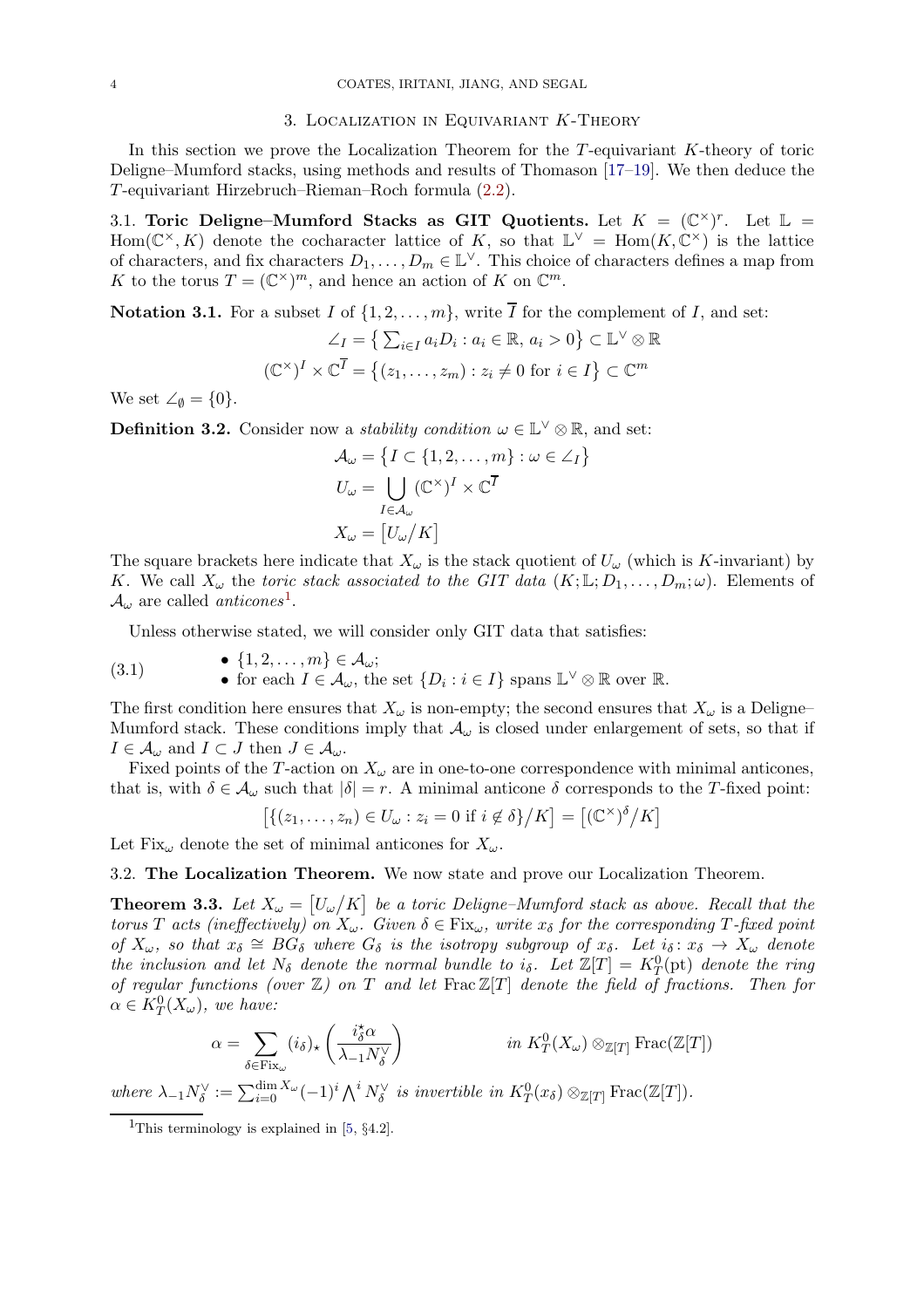*Proof.* We have that  $K_T^0(X_\omega) = K_{T \times K}^0(U_\omega)$ , where the action of  $(t, k) \in T \times K$  on  $U_\omega$  is given by the action of  $tk^{-1} \in T$  on  $U_{\omega}$ . As a module over over  $K_{T\times K}^{0}(\mathrm{pt}) = \mathbb{Z}[T\times K]$ ,  $K_{T\times K}^{0}(U_{\omega})$  is supported on the set of points  $(t, k) \in T \times K$  such that  $(t, k)$  has a fixed point in  $U_{\omega}$  [\[19,](#page-13-5) Théorème 2.1]. Therefore the support of  $K_{T\times K}^{0}(U_{\omega})$  is the union  $\bigcup_{\delta\in \text{Fix}_{\omega}} T_{\delta}$  of subtori  $T_{\delta}$  defined by

<span id="page-4-2"></span>(3.2) 
$$
T_{\delta} = \{(t,k) \in T \times K : \pi_{\delta}(t) = \pi_{\delta}(k)\}.
$$

Here  $\pi_\delta\colon T=(\mathbb{C}^\times)^m\to (\mathbb{C}^\times)^{\delta}$  is the natural projection. Note that  $T_\delta$  fixes the locus  $(\mathbb{C}^\times)^{\delta}\subset U_\omega$ corresponding to the fixed point  $x_{\delta}$ . The torus  $T_{\delta}$  is connected and the natural projection  $T_{\delta} \to T$ is a finite covering with Galois group  $G_{\delta}$ . Therefore the localization  $K^0_{T\times K}(U_{\omega})\otimes_{\mathbb{Z}[T]} \text{Frac}(\mathbb{Z}[T])$ is supported on finitely many points, which are the generic points  $\xi_{\delta}$  of  $T_{\delta}$ . On the other hand, the stalk of  $K_{T\times K}^{0}(U_{\omega})$  at  $\xi_{\delta}$  is given by the isomorphism [\[19,](#page-13-5) Théorème 2.1]:

(3.3) 
$$
(i_{\delta})_{\star} \colon K_{T \times K}^{0}((\mathbb{C}^{\times})^{\delta})_{\xi_{\delta}} \xrightarrow{\cong} K_{T \times K}^{0}(U_{\omega})_{\xi_{\delta}}
$$

The localization  $K^0_{T\times K}(U_\omega)\otimes_{\mathbb{Z}[T]} \text{Frac}(\mathbb{Z}[T])$  is the direct sum of these stalks. For the same reason, we have:

<span id="page-4-0"></span>
$$
K_T^0(x_\delta) \otimes_{\mathbb{Z}[T]} \text{Frac}(\mathbb{Z}[T]) = K_{T \times K}^0((\mathbb{C}^\times)^\delta) \otimes_{\mathbb{Z}[T]} \text{Frac}(\mathbb{Z}[T]) = K_{T \times K}^0((\mathbb{C}^\times)^\delta)_{\xi_\delta}
$$

The inverse to [\(3.3\)](#page-4-0) is given by  $(\lambda_{-1}N_{\delta}^{\vee})^{-1} \cdot i_{\delta}^{\star}(-)$  by [\[19,](#page-13-5) Lemma 3.3]. The conclusion follows. We remark that  $\lambda_{-1} N_{\delta}^{\vee}$  is invertible in  $K_{T\times K}^{0}((\mathbb{C}^{\times})^{\delta})_{\xi_{\delta}}$  by [\[19,](#page-13-5) Lemma 3.2].

<span id="page-4-1"></span>**Corollary 3.4.** Let the notation be as in Theorem [3.3.](#page-3-3) For  $\alpha \in K_T^0(X_\omega)$ , we have

$$
\chi(\alpha) = \sum_{\delta \in \text{Fix}_{\omega}} \chi\left(\frac{i_{\delta}^{\star} \alpha}{\lambda_{-1} N_{\delta}^{\vee}}\right)
$$

where  $\chi(-)$  denotes the T-equivariant Euler characteristic given in [\(2.1\)](#page-2-1).

*Proof.* The discussion in §[2](#page-1-0) shows that  $\chi$  defines a  $\mathbb{Z}[T]$ -linear map

$$
K_T^0(X_\omega) \to \text{Frac}(\mathbb{Z}[T])
$$

which, by extension of scalars, gives  $K_T^0(X_\omega) \otimes_{\mathbb{Z}[T]} \text{Frac}(\mathbb{Z}[T]) \to \text{Frac}(\mathbb{Z}[T])$ . Corollary [3.4](#page-4-1) is thus an immediate consequence of Theorem [3.3.](#page-3-3)

Corollary 3.5. The T-equivariant Hirzebruch–Riemann–Roch formula [\(2.2\)](#page-2-0) holds when X is a toric Deligne–Mumford stack with semi-projective coarse moduli space and the torus-fixed set  $X^T$  is non-empty.

*Proof.* We compute the right-hand side of the HRR formula  $(2.2)$  using localization in equivariant cohomology, and match it with the fixed point formula in Corollary [3.4.](#page-4-1) Recall the  $(T\times K)$ -action in the proof of Theorem [3.3.](#page-3-3) It suffices to show that

$$
\chi\left(\frac{V}{\lambda_{-1}N_{\delta}}\right) = \frac{1}{|G_{\delta}|} \sum_{g \in G_{\delta}} \frac{\tilde{ch}(V)_{g} \text{Td}(N_{\delta})_{g}}{e_{T}(N_{\delta,g})}
$$

for a  $(T \times K)$ -representation V. Here we regard V as a  $(T \times K)$ -equivariant vector bundle on  $(\mathbb{C}^{\times})^{\delta}$ , which is the same thing as a T-equivariant vector bundle on  $x_{\delta} = [(\mathbb{C}^{\times})^{\delta}/K]$ . The index  $g \in G_{\delta}$  parametrizes connected components of  $IBG_{\delta}$  and  $N_{\delta,q}$  is the g-fixed subbundle of  $N_{\delta}$ . Consider the subgroup  $T_{\delta}$  of  $T \times K$  in [\(3.2\)](#page-4-2). This is the stabilizer of the  $(T \times K)$ -action on  $(\mathbb{C}^{\times})^{\delta}$  and fits into the exact sequence:

$$
1 \longrightarrow G_{\delta} \longrightarrow T_{\delta} \longrightarrow T \longrightarrow 1
$$

A  $(T \times K)$ -representation W can be viewed as a  $T_{\delta}$ -representation and the  $G_{\delta}$ -invariant part  $W^{G_{\delta}}$  gives a T-representation. The Euler characteristic of W, as a T-equivariant vector bundle on  $x_{\delta}$ , is then given by the T-character of  $W^{G_{\delta}}$ :

$$
\chi(W) = \text{ch}^T(W^{G_{\delta}}) = \frac{1}{|G_{\delta}|} \sum_{g \in G_{\delta}} \text{Tr}(ge^{\lambda} : W)
$$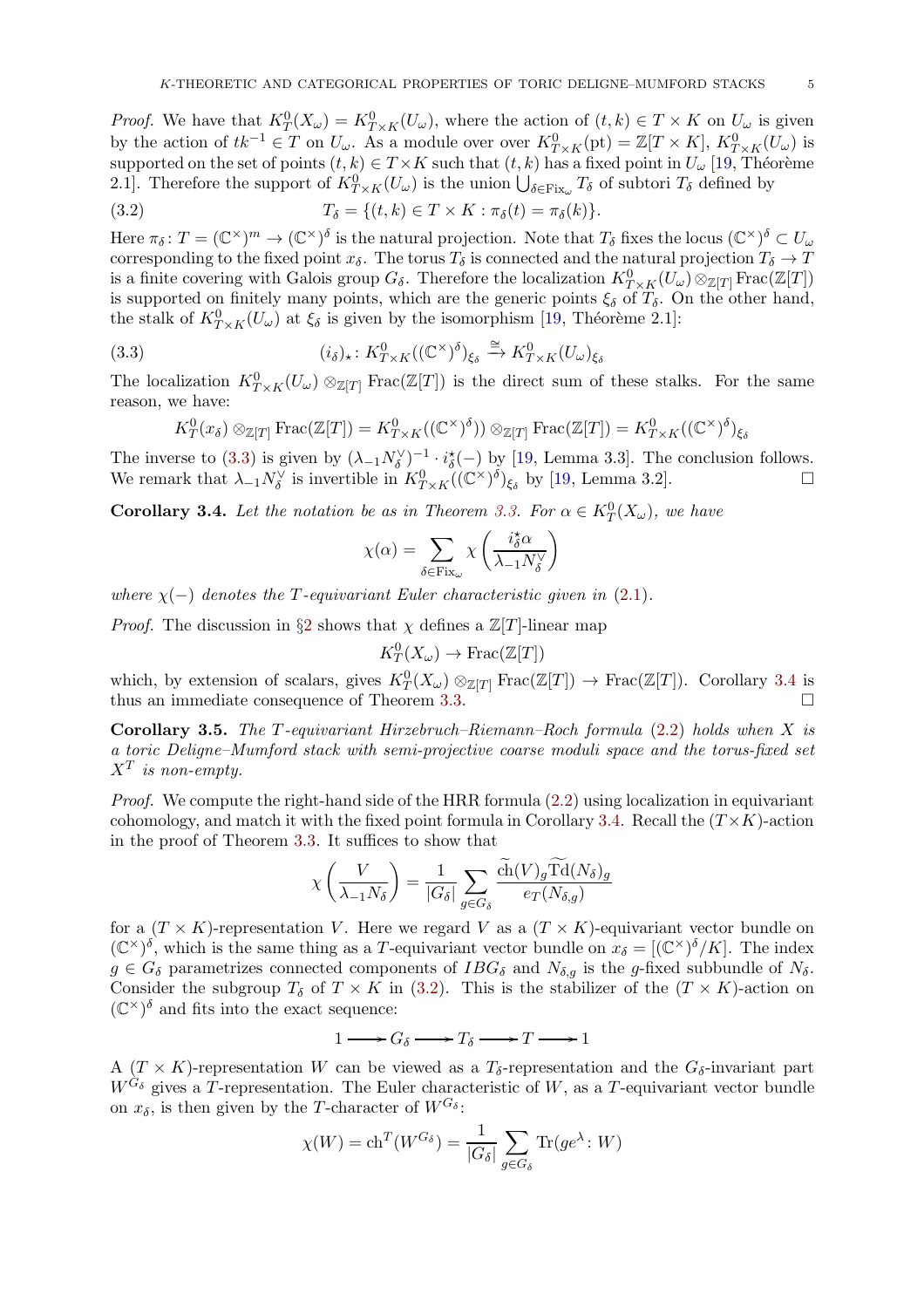where  $\lambda \in \text{Lie}(T)$  and  $ge^{\lambda}$  gives an element of  $T_{\delta}$ . On the other hand, we have

$$
\text{Tr}(ge^{\lambda}: V) = \tilde{\text{ch}}(V)_{g}
$$

$$
\text{Tr}(ge^{\lambda}: \lambda_{-1}N_{\delta}^{\vee}) = \frac{e_{T}(N_{\delta,g})}{\widetilde{\text{Td}}(N_{\delta})_{g}}
$$

<span id="page-5-1"></span>by the definition of ch and Td in §[2.](#page-1-0) The conclusion follows from the fact that  $\text{Tr}(ge^{\lambda}:-)$ preserves the product.

# <span id="page-5-0"></span>4. Birational Transformations from Variation of GIT

In this section we consider crepant birational transformations  $\varphi: X_+ \dashrightarrow X_-$  between toric Deligne–Mumford stacks which arise from a variation of GIT quotient. We construct a Kequivalence:

(4.1) 
$$
f_{+} \longrightarrow f_{-} \\
X_{+} - - - \xrightarrow{\varphi} - - \xrightarrow{X} X_{-}
$$

canonically associated to  $\varphi$ , and show that this too arises from a variation of GIT quotient.

Recall that our GIT data in §[3.1](#page-3-0) consist of a torus  $K \cong (\mathbb{C}^{\times})^r$ , the lattice  $\mathbb{L} = \text{Hom}(\mathbb{C}^{\times}, K)$  of  $\mathbb{C}^{\times}$ -subgroups of K, and characters  $D_1, \ldots, D_m \in \mathbb{L}^{\vee}$ . A choice of stability condition  $\omega \in \mathbb{L}^{\vee} \otimes \mathbb{R}$ satisfying [\(3.1\)](#page-3-4) determines a toric Deligne–Mumford stack  $X_\omega = [U_\omega/K]$ . The space  $\mathbb{L}^\vee \otimes \mathbb{R}$  of stability conditions is divided into chambers by the closures of the sets  $\angle I$ ,  $|I| = r - 1$ , and the Deligne–Mumford stack  $X_\omega$  depends on  $\omega$  only via the chamber containing  $\omega$ . For any stability condition  $\omega$  satisfying [\(3.1\)](#page-3-4), the set  $U_{\omega}$  contains the big torus  $T = (\mathbb{C}^{\times})^m$ , and thus for any two such stability conditions  $\omega_1$ ,  $\omega_2$  there is a canonical birational map  $X_{\omega_1} \dashrightarrow X_{\omega_2}$ , induced by the identity transformation between  $T/K \subset X_{\omega_1}$  and  $T/K \subset X_{\omega_2}$ .

Consider now a birational transformation  $X_+$  -→  $X_-\$  arising from a single wall-crossing in the space of stability conditions, as follows. Let  $C_+$ ,  $C_-$  be chambers in  $\mathbb{L}^{\vee} \otimes \mathbb{R}$  that are separated by a hyperplane wall W, so that  $W \cap \overline{C_+}$  is a facet of  $\overline{C_+}$ ,  $W \cap \overline{C_-}$  is a facet of  $\overline{C_-}$ , and  $W \cap \overline{C_+} = W \cap \overline{C_-}$ . Choose stability conditions  $\omega_+ \in C_+$ ,  $\omega_- \in C_-$  satisfying [\(3.1\)](#page-3-4) and set  $U_+:=U_{\omega_+},\,U_-:=U_{\omega_-},\,X_+:=X_{\omega_+},\,X_-:=X_{\omega_-},$  and:

$$
\mathcal{A}_{\pm} := \mathcal{A}_{\omega_{\pm}} = \big\{ I \subset \{1, 2, \ldots, m\} : \omega_{\pm} \in \angle_I \big\}
$$

Then  $C_{\pm} = \bigcap_{I \in \mathcal{A}_{\pm}} \angle_I$ . Let  $\varphi: X_+ \dashrightarrow X_-$  be the birational transformation induced by the toric wall-crossing from  $C_+$  to  $C_-$  and suppose that  $\sum_{i=1}^m D_i \in W$ : as we will see below this amounts to requiring that  $\varphi$  is crepant. Let  $e \in \mathbb{L}$  denote the primitive lattice vector in  $W^{\perp}$  such that  $e$ is positive on  $C_+$  and negative on  $C_-.$ 

Choose  $\omega_0$  from the relative interior of  $W \cap \overline{C_+} = W \cap \overline{C_-}$ . The stability condition  $\omega_0$  does not satisfy our assumption [\(3.1\)](#page-3-4) on GIT data, but we can still consider

$$
\mathcal{A}_0 := \mathcal{A}_{\omega_0} = \{I \subset \{1, \ldots, m\} : \omega_0 \in \angle_I\}
$$

and the corresponding toric Artin stack  $X_0 := X_{\omega_0} = [U_{\omega_0}/K]$  as given in Definition [3.2.](#page-3-5) Here  $X_0$ is not Deligne–Mumford, as the  $\mathbb{C}^{\times}$ -subgroup of K corresponding to  $e \in \mathbb{L}$  (the defining equation of the wall W) has a fixed point in  $U_0 := U_{\omega_0}$ . The stack  $X_0$  contains both  $X_+$  and  $X_-$  as open substacks and the canonical line bundles of  $X_+$  and  $X_-\$  are the restrictions of the same line bundle  $L_0 \to X_0$  given by the character  $-\sum_{i=1}^m D_i$  of K. The condition  $\sum_{i=1}^m D_i \in W$  ensures that  $L_0$  comes from a Q-Cartier divisor on the underlying singular toric variety  $\overline{X}_0 = \mathbb{C}^m/\!\!/_{\omega_0} K$ . There are canonical blow-down maps  $g_{\pm} : X_{\pm} \to \overline{X}_0$ , and  $K_{X_{\pm}} = g_{\pm}^{\star} L_0$ . The maps  $g_{\pm}$  will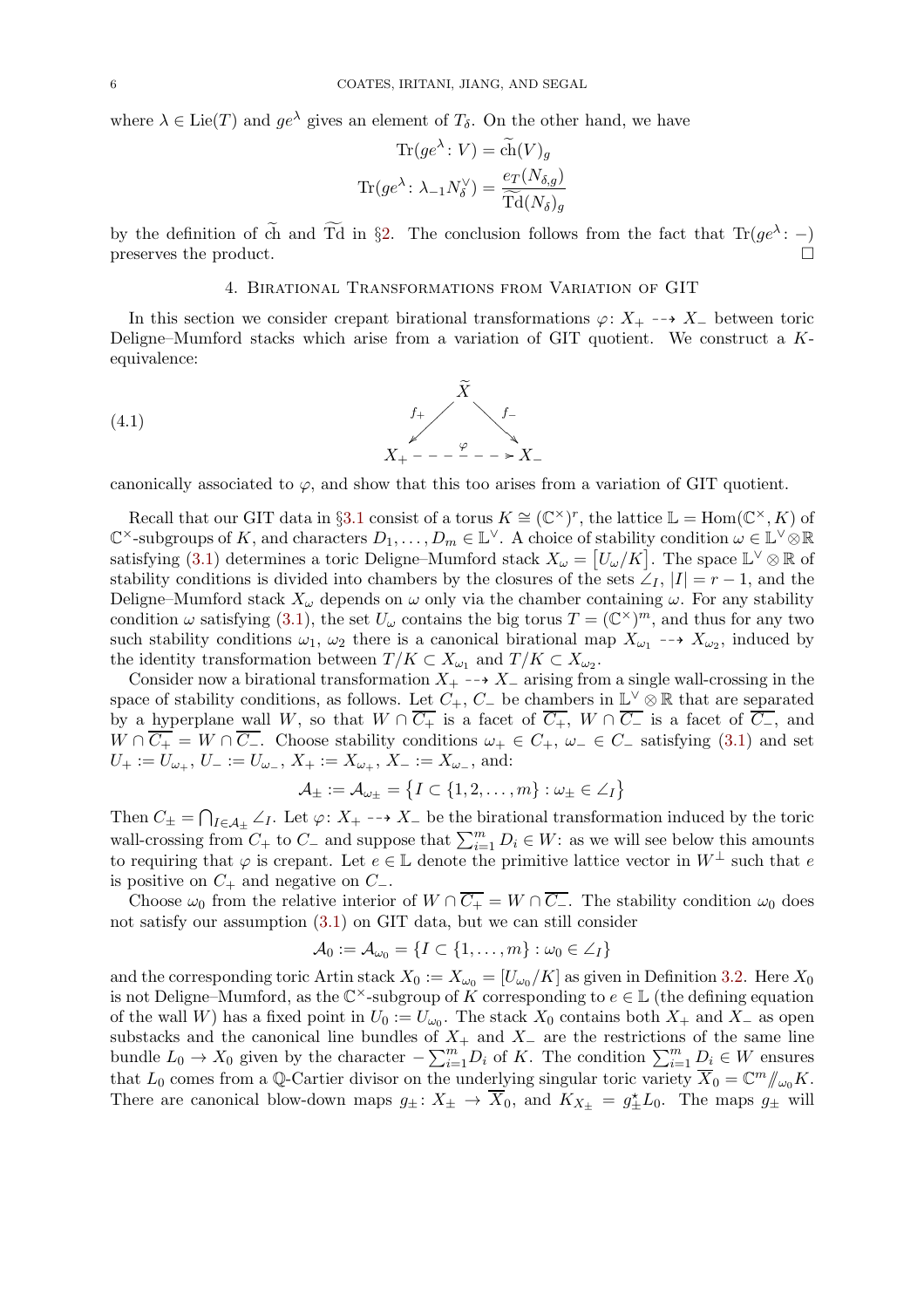combine with diagram [\(4.1\)](#page-5-0) to give a commutative diagram:



This shows that  $f^*_{+}(K_{X_+})$  and  $f^*(K_{X_-})$  coincide, since they are the pull-backs of the same Q-Cartier divisor on  $\overline{X}_0$ . The equality  $f^*_{+}(K_{X_+}) = f^*_{-}(K_{X_-})$  is what is meant by the birational map  $\varphi$  being *crepant*, and by the diagram [\(4.1\)](#page-5-0) being a *K*-equivalence.

It remains to construct diagram [\(4.1\)](#page-5-0). Consider the action of  $K \times \mathbb{C}^{\times}$  on  $\mathbb{C}^{m+1}$  defined by the characters  $\widetilde{D}_1, \ldots, \widetilde{D}_{m+1}$  of  $K \times \mathbb{C}^{\times}$ , where:

$$
\widetilde{D}_j = \begin{cases} D_j \oplus 0 & \text{if } j < m+1 \text{ and } D_j \cdot e \le 0 \\ D_j \oplus (-D_j \cdot e) & \text{if } j < m+1 \text{ and } D_j \cdot e > 0 \\ 0 \oplus 1 & \text{if } j = m+1 \end{cases}
$$

Consider the chambers  $\tilde{C}_+$ ,  $\tilde{C}_-$ , and  $\tilde{C}$  in  $(\mathbb{L} \oplus \mathbb{Z})^{\vee} \otimes \mathbb{R}$  that contain, respectively, the stability conditions

$$
\tilde{\omega}_{+} = (\omega_{+}, 1) \qquad \qquad \tilde{\omega}_{-} = (\omega_{-}, 1) \qquad \qquad \text{and} \qquad \qquad \tilde{\omega} = (\omega_{0}, -\varepsilon)
$$

where  $\varepsilon$  is a very small positive real number. Let  $\widetilde{X}$  denote the toric Deligne–Mumford stack defined by the stability condition  $\tilde{\omega}$ . Lemma 6.16 in [\[5\]](#page-13-0) gives that:

- (1) The toric Deligne–Mumford stack corresponding to the chamber  $\widetilde{C}_+$  is  $X_+$ .
- (2) The toric Deligne–Mumford stack corresponding to the chamber  $C_-\$  is  $X_-\$ .
- $(3)$  There is a commutative diagram as in  $(4.1)$ , where:
	- $f_+ : X \to X_+$  is a toric blow-up, arising from the wall-crossing from  $C$  to  $C_+$ ; and •  $f_-\colon X\to X_-\$  is a toric blow-up, arising from the wall-crossing from C to  $C_-\$ .
		- 5. The Fourier–Mukai Functor is a Derived Equivalence

<span id="page-6-0"></span>Let  $\varphi: X_+ \dashrightarrow X_-$  be a crepant birational transformation between toric Deligne–Mumford

stacks which arises from a toric wall-crossing, and let:

(5.1) 
$$
f_{+} \longrightarrow \begin{cases} f_{+} & f_{-} \\ X_{+} & - - - \xrightarrow{\varphi} - - \xrightarrow{\ } X_{-} \end{cases}
$$

be the K-equivalence constructed in §[4.](#page-5-1) Recall that  $X_+ = [U_{\omega_+}/K], X_- = [U_{\omega_-}/K]$  where  $U_{\omega_{\pm}}$ are open subsets of  $\mathbb{C}^m$  and  $K \subset T$  is a subtorus of the big torus  $T = (\mathbb{C}^{\times})^m$ . Set  $\overline{Q} = T/K$ , so that  $X_+$  and  $X_-\text{ carry effective actions of }Q$ . The maps  $f_\pm$  in [\(5.1\)](#page-6-1) are  $Q$ -equivariant. In this section we show that the Fourier–Mukai functor:

<span id="page-6-1"></span>
$$
\mathbb{F}\mathbb{M}\colon D^b_Q(X_-) \to D^b_Q(X_+) \qquad \mathbb{F}\mathbb{M} := (f_+)_\star (f_-)^\star
$$

is an equivalence of categories. This generalizes a theorem due to Kawamata [\[12,](#page-13-9) Theorem 4.2], by considering the Q-equivariant, rather than the non-equivariant, derived category.

To prove that the Fourier–Mukai transform gives an equivarant derived equivalence, we will use the theory developed by Halpern-Leistner [\[9\]](#page-13-10) and Ballard–Favero–Katzarkov [\[2\]](#page-13-11) which relates derived categories to variation of GIT. Note that the Q-equivariant derived category of  $X_{\pm}$  is just the derived category of the stack  $[X_{\pm}/Q] = [U_{\omega_{\pm}}/T]$ , and that  $[U_{\pm}/T]$  both sit as open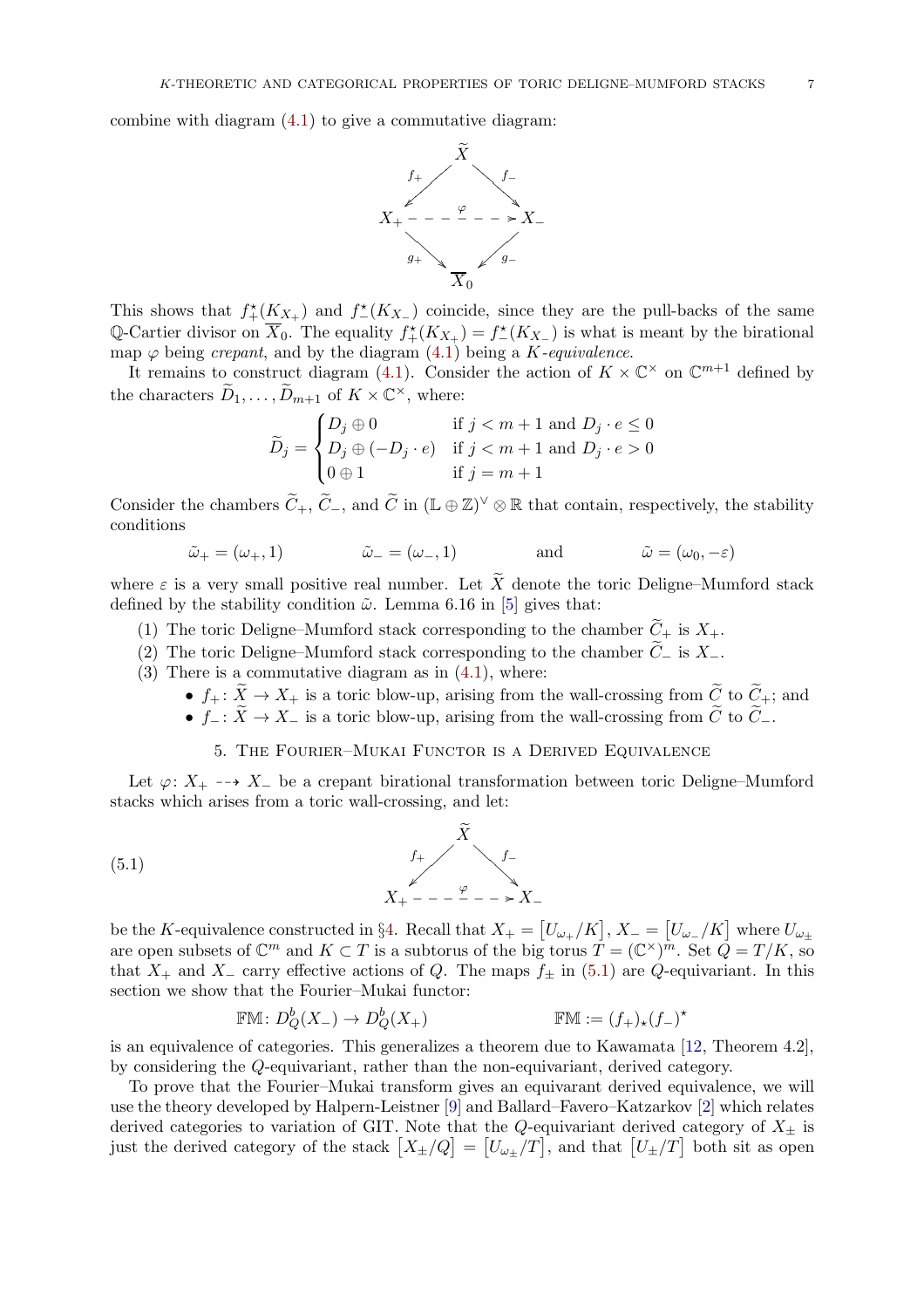substacks of  $\lceil \mathbb{C}^m / T \rceil$ . The work of Halpern-Leistner and Ballard–Favero–Katzarkov allows us to find a (non-unique) subcategory:

$$
\mathbf{G} \subset D^b_T(\mathbb{C}^m)
$$

which is equivalent, under the restriction functors, to both  $D^b_Q(X_{-})$  and  $D^b_Q(X_{+})$ . By inverting the first equivalence we get an equivalence:

$$
\mathbb{GR}\colon D^b_Q(X_-) \xrightarrow{\sim} D^b_Q(X_+)
$$

The notation GR here refers to the 'grade-restriction rules' which define the subcategory G. We will show that GR and FM are the same functor, hence proving that the FM is an equivalence.

**Remark 5.1.** The result that  $\mathbb{GR} = \mathbb{FM}$  is stated in [\[10,](#page-13-19) §3.1], and a sketch proof is given. We did not find the sketch entirely satisfactory, and so give a complete proof here. (Also Halpern-Leistner–Shipman treat only the non-equivariant case, but this is a minor point.)

<span id="page-7-1"></span>5.1. Grade-Restriction Rules. The theory we need was developed by Halpern-Leistner [\[9\]](#page-13-10) and Ballard–Favero–Katzarkov [\[2\]](#page-13-11) independently; we will quote the former. We consider only smooth spaces acted on by tori, this simplifies the theory considerably. Let M be a smooth variety carrying an action of a torus  $G$ . A Kempf–Ness stratum (henceforth  $KN\text{-}stratum$ ) consists of the following data:

- A 1-parameter subgroup  $\lambda \subset G$ .
- A connected component Z of the fixed locus  $M^{\lambda}$ . We let  $i_Z : Z \hookrightarrow M$  denote the inclusion.
- The associated *blade*:

$$
S=\Big\{y\in M;\ \lim_{t\to\infty}\lambda(t)(y)\in Z\Big\}
$$

We require that  $S$  is closed in  $M$ .

Both  $Z$  and  $S$  are automatically smooth, and a theorem of Białynicki–Birula implies that  $S$  is a locally trivial bundle of affine spaces over  $Z$ . The fixed component  $Z$  is automatically closed in  $M$ , but S need not be; thus the requirement that S be closed in  $M$  is non-trivial. To a KN-stratum we associate the numerical invariant:

$$
\eta := \mathrm{weight}_{\lambda}\left(\det(N_{S/M})|_Z\right)
$$

From the definition of S we have that  $\eta$  is a non-negative integer. Now pick any integer k, and define the subcategory

$$
\mathbf{G}_k \subset D^b_G(M)
$$

to be the full subcategory consisting of objects  $\mathcal E$  that obey the following *grade-restriction rule*:

<span id="page-7-0"></span>(5.2) the homology sheaves of  $Ri_{Z}^{*}\mathcal{E}$  have  $\lambda$  weights lying in the interval  $[k, k + \eta)$ .

The main result of [\[9\]](#page-13-10), Theorem 3.35 there, is that for any k the restriction functor gives an equivalence:

$$
\mathbf{G}_k \xrightarrow{\sim} D^b_G(M \setminus S)
$$

A KN-stratification is a sequence  $(\lambda_0, Z_0, S_0), ..., (\lambda_n, Z_n, S_n)$  such that each triple  $(\lambda_i, Z_i, S_i)$  is a KN-stratum in the space  $M \setminus \bigcup_{j < i} S_j$ . If we pick an integer  $k_i$  for each stratum then we can define a subcategory:

$$
\mathbf{G}_{k_{\bullet}} \subset D^b_G(M)
$$

by imposing a grade-restriction rule on each locally closed subvariety  $Z_i \subset M$ . By recursively applying the previous result we have [\[9,](#page-13-10) Theorem 2.10] that  $\mathbf{G}_{k_{\bullet}}$  is equivalent to the derived category of:

$$
\left[\left(M\setminus \bigcup_i S\right)\!/ G\right]
$$

If M is semi-projective and  $M^{ss}$  is the semi-stable locus for some stability condition, then Kempf and Ness showed that we can construct a KN-stratification with  $M \setminus \bigcup_i S_i = M_s^{ss}$ . Thus the subcategory  $\mathbf{G}_{k_{\bullet}}$  provides a way to lift the derived category of the GIT quotient  $\left[M^{ss}/G\right]$  into the derived category of the ambient Artin stack  $[M/G]$ .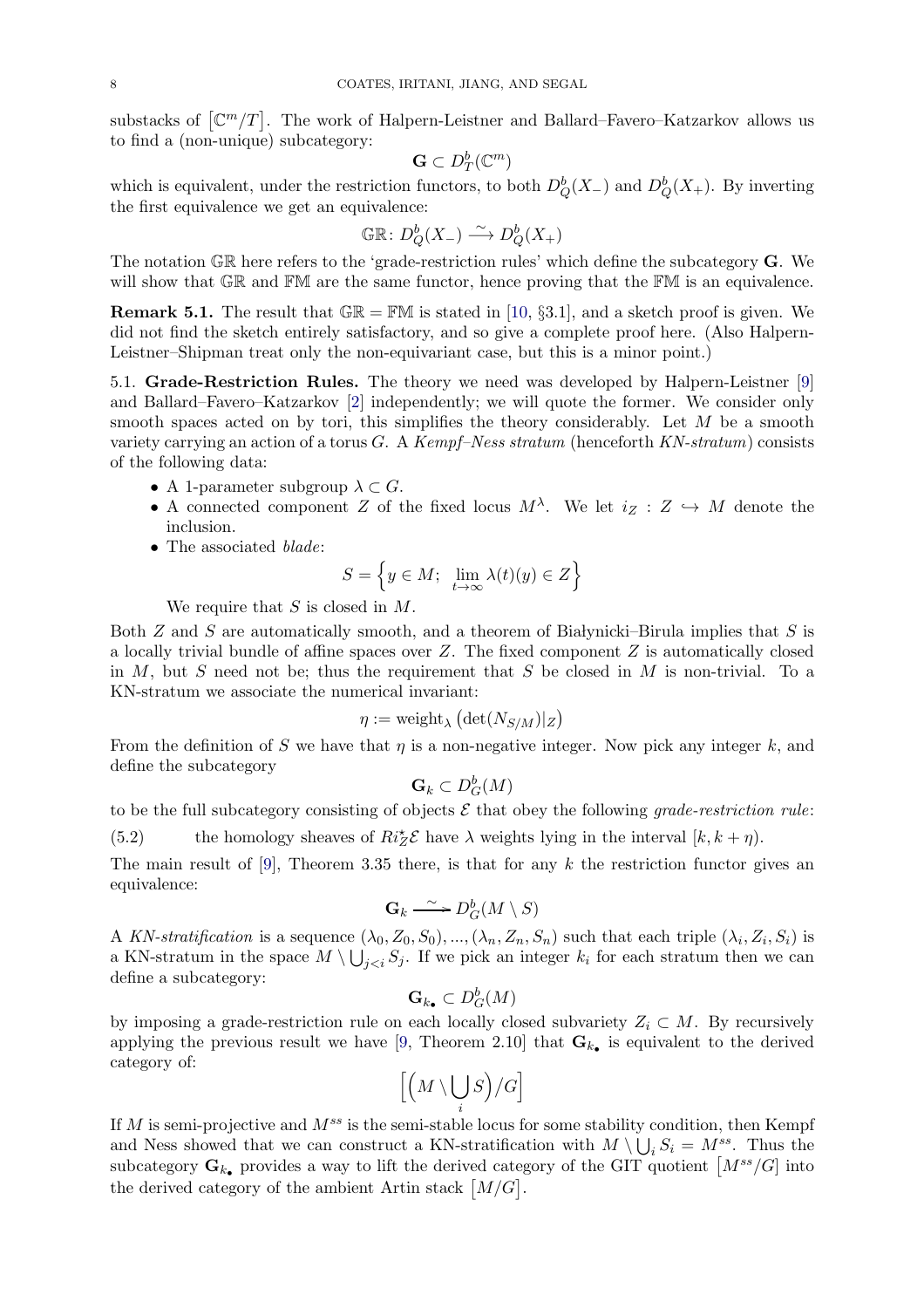Next we explain how to apply this theory to find the derived equivalence

$$
\mathbb{GR}\colon D^b_Q(X_-) \stackrel{\sim}{\longrightarrow} D^b_Q(X_+)
$$

following [\[9,](#page-13-10) §[4](#page-5-1).1]. In §4 above we introduced open subsets of  $\mathbb{C}^m$ 

$$
U_+ = \mathbb{C}^m \setminus \left( \bigcup_{I \not\in \mathcal{A}_+} \mathbb{C}^I \right) \qquad U_0 = \mathbb{C}^m \setminus \left( \bigcup_{I \not\in \mathcal{A}_0} \mathbb{C}^I \right) \qquad U_- = \mathbb{C}^m \setminus \left( \bigcup_{I \not\in \mathcal{A}_-} \mathbb{C}^I \right)
$$

with  $X_+ = [U_+/K]$  and  $X_- = [U_-/K]$ . The set  $U_0$  is the semi-stable locus for a stability condition  $\omega_0$  that lies on the wall W between  $X_+$  and  $X_-$ . Recall that e is a primitive normal vector to  $W$ ; this defines a 1-parameter subgroup of  $K$  which 'controls the wall-crossing'. Set:

$$
M_{\pm} = \{i \in \{1, ..., m\} : \pm D_i \cdot e > 0\}
$$
  
\n
$$
M_{\geq 0} = M_0 \sqcup M_+
$$
  
\n
$$
M_0 = \{i \in \{1, ..., m\} : D_i \cdot e = 0\}
$$
  
\n
$$
M_{\leq 0} = M_0 \sqcup M_-
$$

Our assumptions imply that both  $M_+$  and  $M_-$  are non-empty. The fixed-point locus, attracting subvariety, and repelling subvariety for e are  $\mathbb{C}^{M_0}$ ,  $\mathbb{C}^{M_{\leq 0}}$ , and  $\mathbb{C}^{M_{\geq 0}}$  respectively. It is clear<sup>[2](#page-8-0)</sup> that  $U_{\pm} \subset U_0$  and that:

$$
U_+ = U_0 \setminus (\mathbb{C}^{M_{\leq 0}} \cap U_0) \qquad \qquad U_- = U_0 \setminus (\mathbb{C}^{M_{\geq 0}} \cap U_0)
$$

Set:

$$
Z = U_0 \cap \mathbb{C}^{M_0} \qquad \qquad S_+ = U_0 \cap \mathbb{C}^{M_{\geq 0}} \qquad \qquad S_- = U_0 \cap \mathbb{C}^{M_{\leq 0}}
$$

Both  $(e, Z, S_+)$  and  $(-e, Z, S_+)$  define KN-strata inside  $U_0$ . The numerical invariants associated to these two strata are

$$
\eta_+ = \sum_{i \in M_+} D_i \cdot e \qquad \text{and} \qquad \eta_- = - \sum_{i \in M_-} D_i \cdot e
$$

respectively. The crepancy condition gives  $\eta_+ = \eta_-$ . Now define a full subcategory  $\mathbf{G} \subset D^b_T(U_0)$ consisting of objects  $\mathcal E$  such that the e weights of the homology sheaves of  $Ri^*_{\mathcal Z}$   $\mathcal E$  lie in the interval  $[0, \eta_+);$  this is the grade-restriction rule [\(5.2\)](#page-7-0). Then **G** is equivalent, under the restriction functor, to:

$$
D^b_T(U_0 \setminus S_-) = D^b_Q(X_+)
$$

However, this grade restriction rule is the same thing as requiring the  $(-e)$  weights of the homology of  $Ri_Z^{\star}\mathcal{E}$  to lie in the interval  $[-\eta_-+1,1)$ , so G is also equivalent to:

$$
D^b_T(U_0 \setminus S_+) = D^b_Q(X_-)
$$

After inverting the latter equivalence we obtain the required equivalence GR.

If we wish, we can pick a KN-stratification for the complement of  $U_0$  in  $\mathbb{C}^m$  and use graderestriction rules to lift  $D_T^b(U_0)$  into  $D_T^b(\mathbb{C}^m)$ , thus lifting **G** to a category defined on the larger stack. This produces the same equivalence GR.

5.2. Derived Categories of Blow-Ups and Variation of GIT. Given a blow-up  $f: \widetilde{X} \to X$ , there are adjoint functors

$$
f^* \colon D^b(X) \to D^b(\widetilde{X})
$$
  $f_* \colon D^b(\widetilde{X}) \to D^b(X).$ 

In this section we construct these functors using grade-restriction rules and variation of GIT, in a quite general setting.

Suppose that X is a Deligne–Mumford stack, E is a vector bundle on X, and that  $Z \subset X$  is a connected substack defined by the vanishing of a regular section  $\sigma$  of E. Let  $\widetilde{X} := \text{Bl}_{Z} X$  be the blow-up of X with center Z. Consider the total space of the bundle  $E \oplus \mathcal{O}_X$ , and equip it with a  $\mathbb{C}^{\times}$  action having weights  $(1, -1)$ . Now consider the  $\mathbb{C}^{\times}$ -invariant subspace:

$$
M = \{(v, z) : v \in E_x, z \in \mathbb{C} \text{ such that } zv = \sigma(x)\} \subset E \oplus \mathcal{O}_X
$$

<span id="page-8-0"></span><sup>&</sup>lt;sup>2</sup>See e.g. [\[5,](#page-13-0) Lemma 5.2].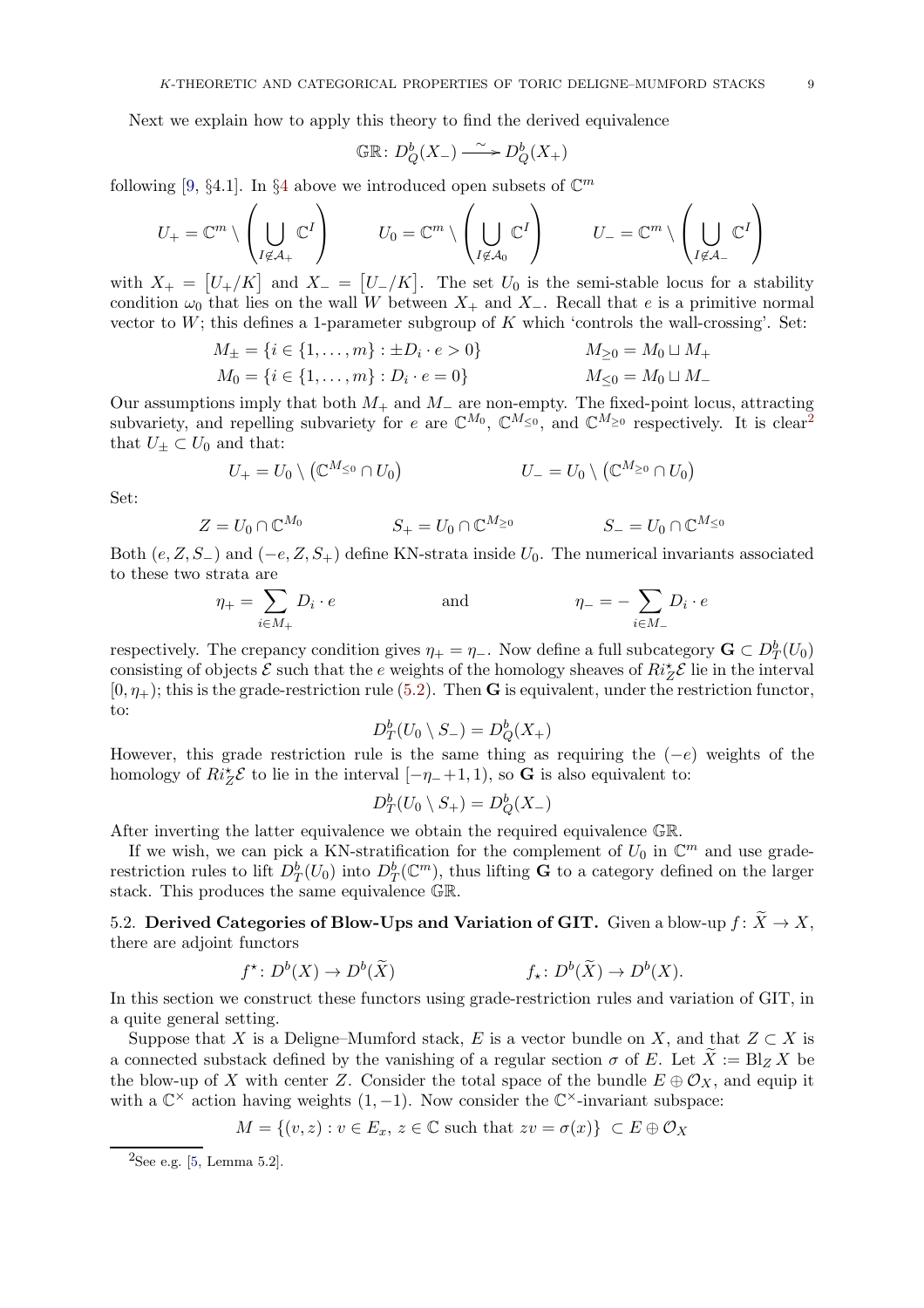The stack  $[M/\mathbb{C}^{\times}]$ contains both  $X$  and  $X$  as open substacks, and sits in a diagram:



where all arrows are inclusions and  $\Gamma(\sigma)$  denotes the graph of  $\sigma$ . The fixed locus  $M^{\mathbb{C}^{\times}}$  is isomorphic to Z, the attracting subvariety  $S_$  is isomorphic to the total space of  $\mathcal{O}_X|_Z$ , and the repelling subvariety  $S_+$  is isomorphic to the total space of  $E|_Z$ . Let  $U_{\pm} = M \setminus S_{\mp}$ ; these are the semi-stable loci for the two possible stability conditions. We have a commuting diagram:

<span id="page-9-0"></span>

where  $i_{\pm}$  are the inclusions and  $\pi$  is induced by the vector bundle projection map  $E \oplus \mathcal{O}_X \to X$ . Thus the blow-up  $f: \widetilde{X} \to X$  arises from variation of GIT, and it does so relative to X.

We now apply the results discussed in the previous section. Let  $i_Z : Z \to M$  denote the inclusion. For each stability condition we have a single KN-stratum, namely  $(\mathbb{C}^{\times}, Z, S_{\pm})$ . The numerical invariants are:

$$
\eta = -\text{weight}(\mathcal{O}_X|_Z) = 1
$$
 and  $\widetilde{\eta} = \text{weight}(\det E|_Z) = \text{rank } E.$ 

Hence we define full subcategories:

$$
\mathbf{H} \subset \widetilde{\mathbf{H}} \subset D^b_{\mathbb{C}^\times}(M)
$$

using the grade-restriction rule  $(5.2)$ , where for **H** we require the weights to lie in the interval  $[0, 1)$  and for  $\tilde{\mathbf{H}}$  we require the weights to lie in  $[0, \text{rank } E)$ . Then **H** and  $\tilde{\mathbf{H}}$  are equivalent, via the restrictions  $i_+$  and  $i_-$ , to the derived categories of X and X respectively.

## <span id="page-9-1"></span>Lemma 5.2.

(1) The composition:

$$
D^b(X) \xrightarrow{(i^*+)^{-1}} \mathbf{H} \xrightarrow{i^*} D^b(\tilde{X})
$$

is equal to the pull-up functor  $f^*$ .

(2) The composition

$$
D^b(\tilde{X}) \xrightarrow{(i^{\star})^{-1}} \tilde{H} \xrightarrow{i^{\star} \atop \longrightarrow} D^b(\tilde{X})
$$

is equal to the push-down functor  $f_{\star}$ .

*Proof.* (1) We use the diagram [\(5.3\)](#page-9-0). If  $\mathcal F$  is any sheaf on X, then  $\pi^* \mathcal F|_Z$  is of  $\mathbb C^{\times}$ -weight zero, and so  $\pi^* \mathcal{F} \in \mathbf{H}$ . Moreover, since  $i^*_{+} \pi^*$  is the identity functor, we must have that  $\pi^*$  is an embedding and

$$
\pi^\star(D^b(X)) = \mathbf{H}
$$

with  $\pi^* = (i^*_+)^{-1}$ . Now the statement follows, since  $i^*_{-} \pi^* = f^*$ .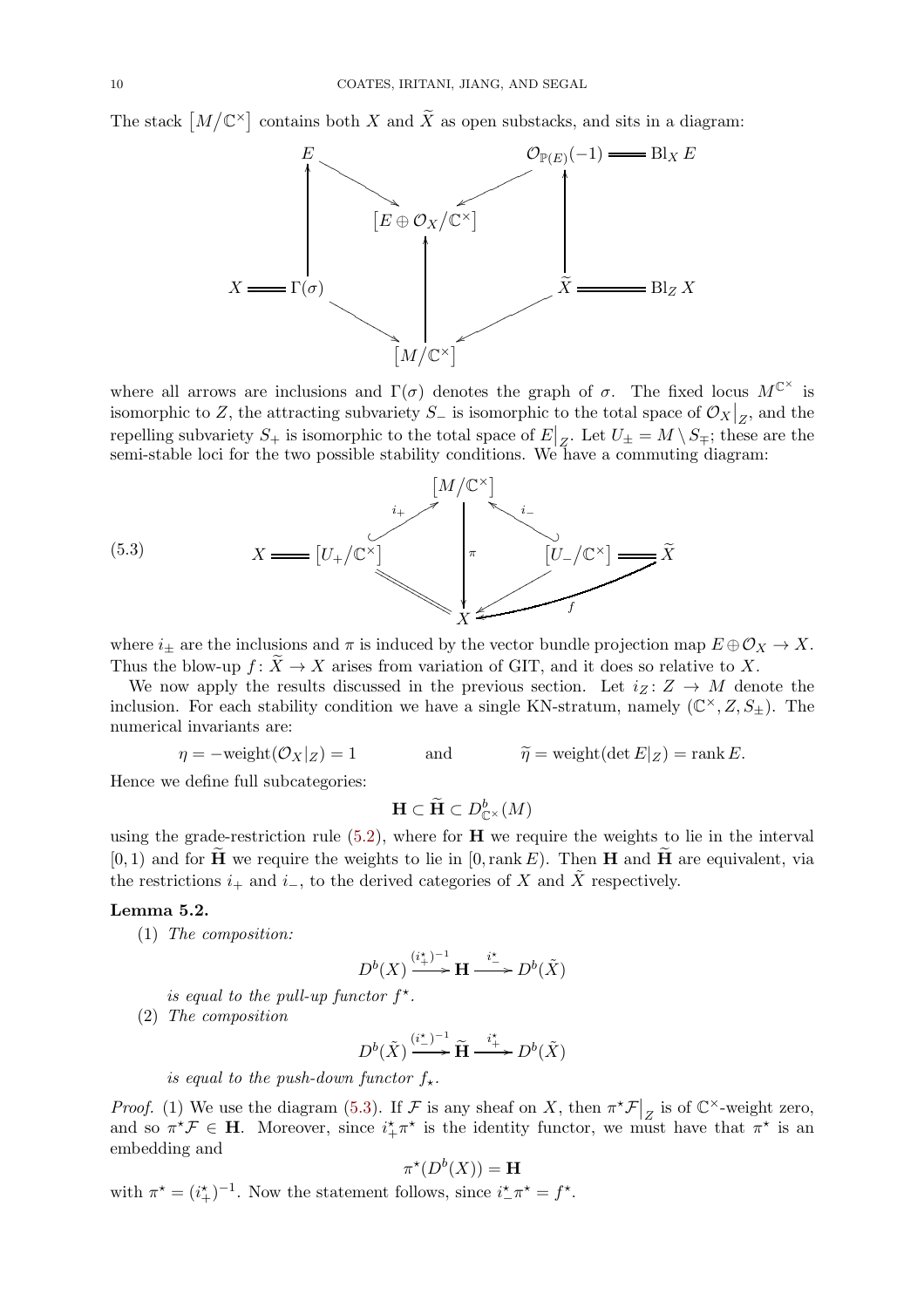(2) Let  $\mathcal{E} \in \mathbf{H}$  and  $\mathcal{F} \in \mathbf{H}$ . By [\[9,](#page-13-10) Theorem 3.29], restriction gives a quasi-isomorphism

$$
R\operatorname{Hom}_{[M/\mathbb{C}^{\times}]}(\mathcal{E},\mathcal{F}) \stackrel{\sim}{\longrightarrow} R\operatorname{Hom}_X(i_{+}^{*}\mathcal{E},i_{+}^{*}\mathcal{F})
$$

In other words, the composition:

$$
\widetilde{\mathbf{H}} \xrightarrow{i_{+}^{*}} D^{b}(X) \xrightarrow{(i_{+}^{*})^{-1}} \mathbf{H}
$$

is the right adjoint to the inclusion  $\mathbf{H} \hookrightarrow \widetilde{\mathbf{H}}$ . If we identify H and  $\widetilde{\mathbf{H}}$  with  $D^b(X)$  and  $D^b(\tilde{X})$ using  $i^*$  and  $i^*$  respectively, then the inclusion  $\mathbf{H} \hookrightarrow \mathbf{H}$  is identified with  $f^*$  by (1), and so its right adjoint must coincide with  $f_{\star}$ .

5.3. The Fourier-Mukai Functor and Variation of GIT. In this section we complete the proof that the Fourier–Mukai functor FM arising from the diagram [\(5.1\)](#page-6-1) is a derived equivalence, by showing that it coincides with the 'grade-restriction' derived equivalance GR.

5.3.1. Variation of GIT Setup. We saw in §[4](#page-5-1) that  $X_+$ ,  $X_-$  and  $\tilde{X}$  can be constructed using a single GIT problem. These quotients correspond respectively to chambers which we denoted  $C_+$ ,  $C_-$  and  $C$ . Let  $W_{+|-}$ ,  $W_{+|-\infty}$  and  $W_{-|-\infty}$  denote the codimension-1 walls between these three chambers, and let  $W_0$  be the codimension-2 wall where all three meet. The three codimension-1 walls each define one-parameter subgroups of  $K \times \mathbb{C}^{\times}$ , which have fixed loci, repelling subvarieties, and attracting subvarieties as follows.

| Wall:                   | $W_{+ -}$                                  | $W_{- \sim}$                              | $W_{+ \sim}$                               |
|-------------------------|--------------------------------------------|-------------------------------------------|--------------------------------------------|
| One-parameter subgroup: | (e,0)                                      | (0,1)                                     | (e,1)                                      |
| Fixed locus:            | $\mathbb{C}^{M_0}\times \mathbb{C}$        | $\mathbb{C}^{M_{\leq 0}}$                 | $\mathbb{C}^{M_{\geq 0}}$                  |
| Repelling subvariety:   | $\mathbb{C}^{M_{\geq 0}}\times\mathbb{C}$  | $\mathbb{C}^{M_{\leq 0}}\times\mathbb{C}$ | $\mathbb{C}^{M_{\geq 0}}\times \mathbb{C}$ |
| Attracting subvariety:  | $\mathbb{C}^{M_{\leq 0}}\times \mathbb{C}$ | $\mathbb{C}^m$                            | $\mathbb{C}^m$                             |

Consider 7 stability conditions as follows: one lying on (the relative interior of)  $W_0$ , one lying on (the relative interior of) each of the 3 codimension-1 walls, and one lying in each chamber. The semi-stable locus  $V_0 \subset \mathbb{C}^{m+1}$  for a stability condition lying on  $W_0$  is the open set:

$$
V_0=U_0\times \mathbb{C}=\mathbb{C}^{m+1}\setminus \left(\bigcup_{I\notin \mathcal{A}_0}\mathbb{C}^I\times \mathbb{C}\right)
$$

where  $U_0$  was defined in Section [5.1.](#page-7-1) The semi-stable locus for the other 6 stability conditions are open subsets of  $V_0$ , as follows:

Location of stability condition Semi-stable locus<br>  $\widetilde{C}_+$   $V_+ = V_0 \setminus ((\mathbb{C}^{M_{\leq 0}} \times \mathbb{C}) \cup \mathbb{C}^{M_{\leq 0}})$ <br>  $\widetilde{C}_ V_- = V_0 \setminus ((\mathbb{C}^{M_{\leq 0}} \times \mathbb{C}) \cup \mathbb{C}^{M_{\leq 0}})$  $\widetilde{C}_+$   $V_+ = V_0 \setminus ((\mathbb{C}^{M_{\leq 0}} \times \mathbb{C}) \cup \mathbb{C}^m)$  $\widetilde{C}_{-}$   $V_{-} = V_0 \setminus ((\mathbb{C}^{M_{\geq 0}} \times \mathbb{C}) \cup \mathbb{C}^m)$  $\widetilde{C} \hspace{1.5cm} V_{\sim} = V_0 \setminus \left( (\mathbb{C}^{M_{\leq 0}} \times \mathbb{C}) \cup (\mathbb{C}^{M_{\geq 0}} \times \mathbb{C}) \right)$  $W_{+|-}$   $V_{+|-} = V_0 \setminus \mathbb{C}^m$  $W_{+|\sim}$   $V_{+|\sim} = V_0 \setminus (\mathbb{C}^{M_{\leq 0}} \times \mathbb{C})$  $W_{-|\sim}$   $V_{-|\sim} = V_0 \setminus (\mathbb{C}^{M_{\geq 0}} \times \mathbb{C})$ 

The GIT quotients  $[V_+/K]$ ,  $[V_-/K]$ , and  $[V_-/K]$  are  $X_+$ ,  $X_-$ , and  $\tilde{X}$  respectively. Let  $k_i = \max(D_i \cdot e, 0)$ . The maps:

$$
\bar{\pi}_{-}: \mathbb{C}^{m+1} \to \mathbb{C}^{m}
$$
\n
$$
(x_1, \ldots, x_{m+1}) \mapsto (x_1 x_{m+1}^{k_1}, \ldots, x_m x_{m+1}^{k_m})
$$
\n
$$
(e, \theta') \mapsto \theta
$$

induce a morphism  $\pi_{-}$ :  $[\mathbb{C}^{m+1}/(T \times \mathbb{C}^{\times})] \to [\mathbb{C}^{m}/T]$ . This morphism maps the subset  $V_0$  to the subset  $U_0$ , and it maps the subset  $V_{-|\sim}$  to the subset  $U_{-}$ . Thus we have a commutative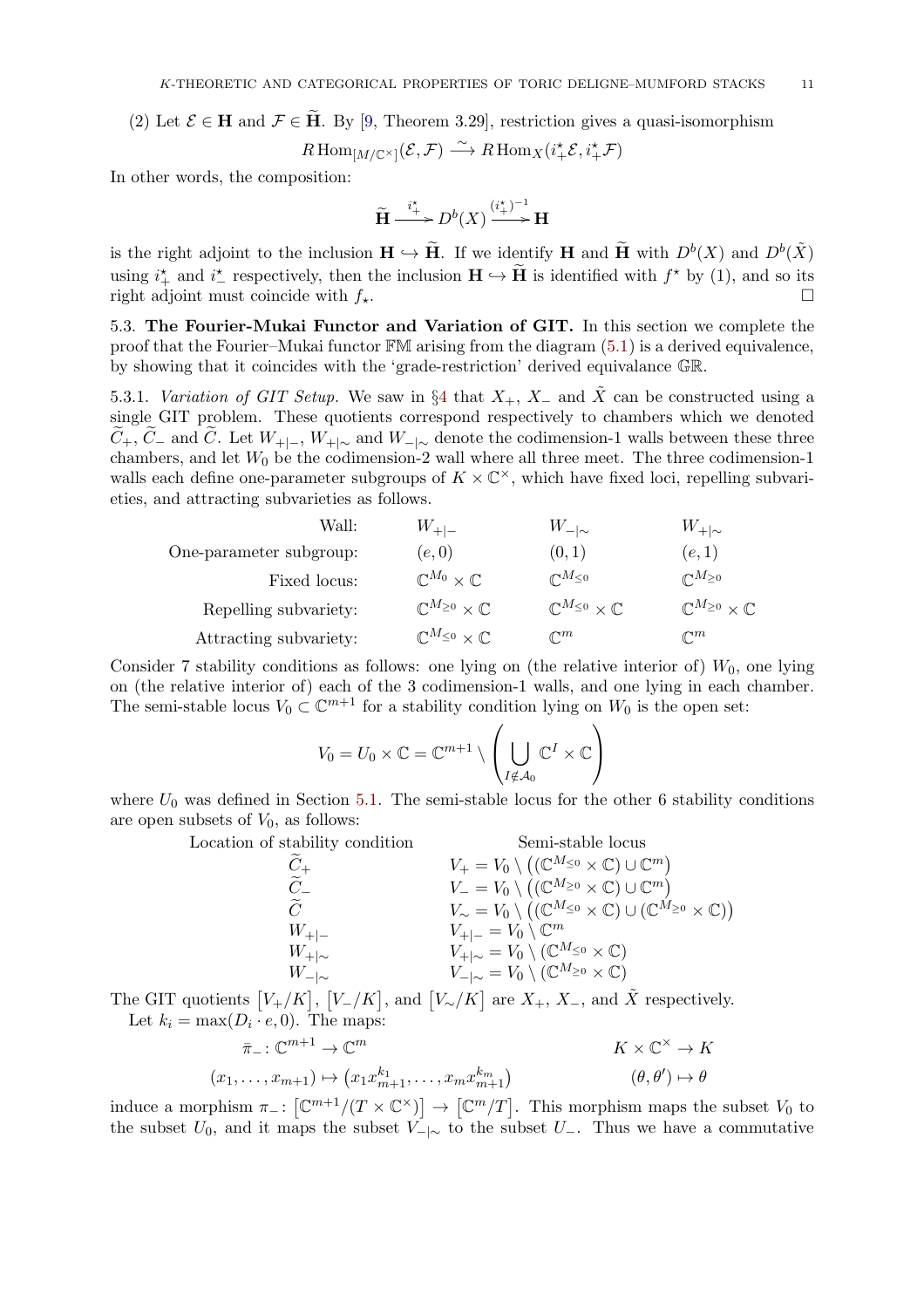diagram:



where f– is the (Q-equivariant) blow-up. Similiarly there is a map  $\pi_+$  which sends  $V_{+|\sim}$  to U<sub>+</sub> and gives a corresponding commutative diagram for f<sub>+</sub>. The stack  $[V_{+|-}/(T \times \mathbb{C}^{\times})]$  is isomorphic to  $[U_0/T]$ , via either of  $\pi$ - or  $\pi$ +.

5.3.2. Proof that FM Coincides With GR. As discussed, the fact that FM is an equivalence follows from:

Proposition 5.3. The two functors

 $\mathbb{F}\mathbb{M}\colon D^b_Q(X_-)\longrightarrow D^b_Q$  ${}_{Q}^{b}(X_{+})$  and  $\mathbb{GR}: D_{Q}^{b}(X_{-}) \longrightarrow D_{Q}^{b}(X_{+})$ 

are naturally isomorphic.

Proof. Let us denote by d the positive integer

$$
d=\sum_{i\in M_+}D_i\cdot e=-\sum_{i\in M_-}D_i\cdot e
$$

We begin by considering  $V_+$  and  $V_{\sim}$  as open subsets of  $V_{+|\sim}$ . They are the complements, respectively, of the KN stratum:

$$
\Big((e,1),\ \ \mathbb{C}^{M_{\geq 0}}\cap V_{+|\sim},\ \ \mathbb{C}^m\cap V_{+|\sim}\Big)
$$

which has numerical invariant  $\eta = 1$ , and the KN stratum:

$$
\Big((-e,-1),\ \ \mathbb{C}^{M_{\geq 0}}\cap V_{+|\sim},\ \ (\mathbb{C}^{M_{\geq 0}}\times \mathbb{C})\cap V_{+|\sim}\Big)
$$

which has numerical invariant  $\eta = d$ . Hence we define subcategories

$$
\mathbf{F} \subset \widetilde{\mathbf{F}} \subset D^b_{T \times \mathbb{C}^\times}\big(V_{+|\sim}\big)
$$

by imposing the grade-restriction rule [\(5.2\)](#page-7-0) on the subvariety  $\mathbb{C}^{M_{\geq 0}} \cap V_{+|\sim}$ , where for **F** we require that the  $(e, 1)$ -weights lie in the interval  $[0, 1)$ , and for  $\tilde{F}$  we require that the  $(e, 1)$ weights lie in the interval [0, d). Then **F** is equivalent under restriction to  $D_Q^b(X_+)$ , and **F** is equivalent under restriction to  $D^b_Q(\tilde{X})$ . Using the map  $\pi_+$ , and arguing exactly as in Lemma [5.2,](#page-9-1) we have a commuting triangle



where the diagonal maps are the restriction functors.

Now view  $V_-\$  as an open subset of  $V_{-\infty}$ , where it is the complement of the KN-stratum:

$$
\Big((0,1),\ \ \mathbb{C}^{M_{\leq 0}}\cap V_{-|\sim},\ \ \mathbb{C}^m\cap V_{-|\sim}\Big)
$$

which has numerical invariant  $\eta = 1$ . Hence we define a subcategory

$$
\mathbf{H} \subset D^b_{T \times \mathbb{C}^\times}\big(V_{-|\sim}\big)
$$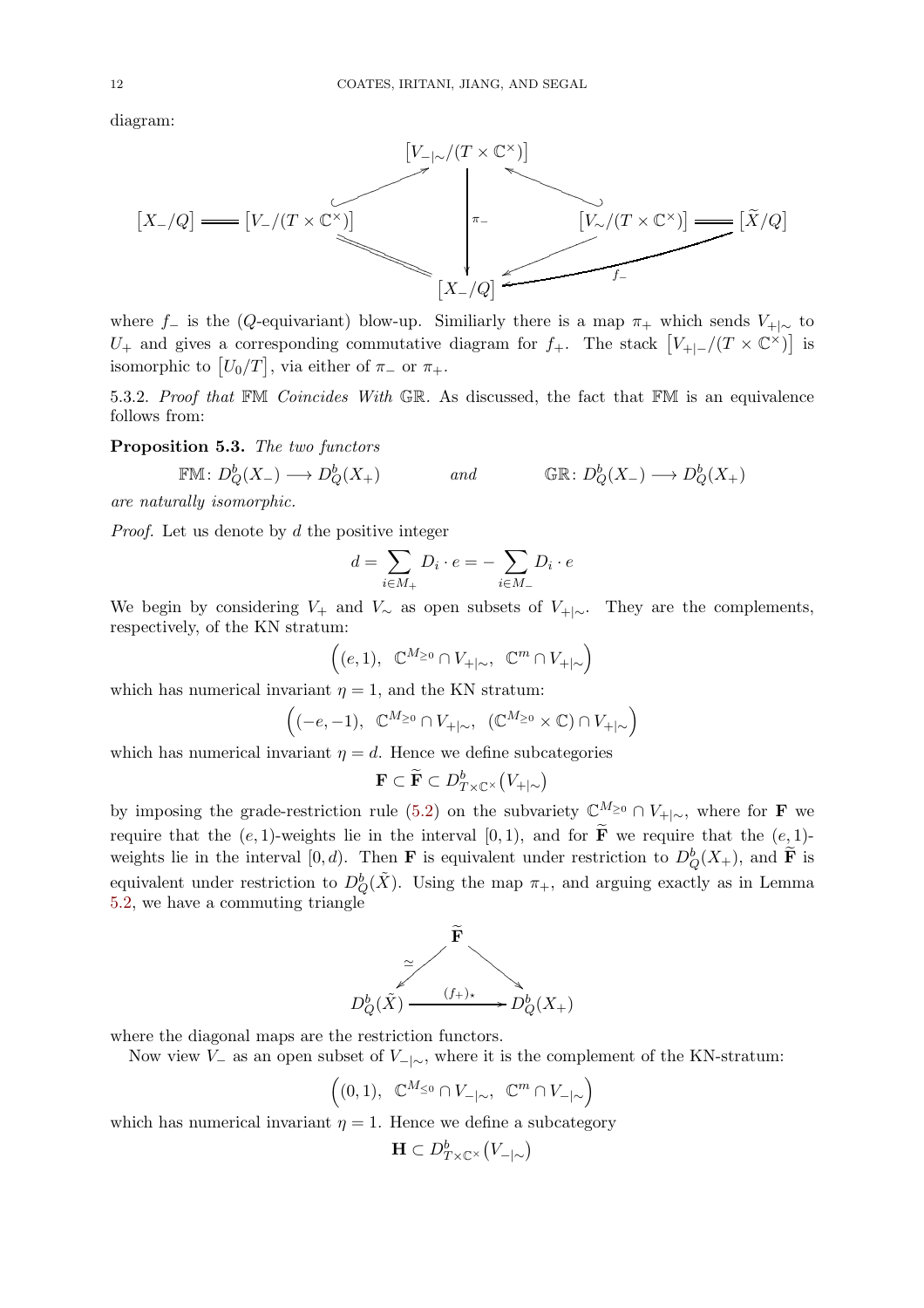using the grade restriction rule on the subvariety  $\mathbb{C}^{M_{\leq 0}} \cap V_{-\infty}$  and requiring the  $(0, 1)$ -weights to lie in the interval [0, 1). Then **H** is equivalent under restriction to  $D_Q^b(X)$  (there is also a larger subcategory  $\widetilde{H}$  which is equivalent to  $D^b_Q(\tilde{X})$ , but we will not need this). Using the map  $\pi_-\$  and the proof of Lemma [5.2](#page-9-1) again, we have commuting triangle



where the diagonal maps are the restriction functors.

Next we recall the definition of the functor GR from Section [5.1.](#page-7-1) It is constructed by lifting  $D^b_Q(X)$  to a subcategory  $G \subset D^b_T(U_0)$  and then restricting to  $[X_+/Q]$ . Consider the subcategory:

$$
(\pi_{-})^{\star} \mathbf{G} \subset D_{T \times \mathbb{C}^{\times}}^{b}(V_{0})
$$

Since we have a commuting diagram

$$
[V_{-}/(T \times \mathbb{C}^{\times})] \longrightarrow [V_{+|-}/(T \times \mathbb{C}^{\times})] \longrightarrow [V_{0}/(T \times \mathbb{C}^{\times})]
$$
  
\n
$$
[X_{-}/Q] \longrightarrow [U_{-}/T] \longrightarrow [U_{0}/T]
$$

the subcategory  $(\pi_-)^{\star} \mathbf{G}$  must be equivalent to  $D^b_Q(X_-)$  under restriction, and we can also obtain the functor GR by inverting this equivalence and then restricting to  $D^b_Q(X_+).$ 

Now take an object  $\mathcal{E} \in (\pi_-)^* \mathbf{G}$ . From the definition of  $\mathbf{G}$ , and the fact that

$$
\mathbb{C}^{M_{\geq 0}} \subset (\pi_{-})^{-1} \left( \mathbb{C}^{M_0} \right)
$$

it follows that the homology sheaves of the restriction of  $\mathcal E$  to  $\mathbb C^M \geq 0 \cap V_0$  have  $(e, 1)$ -weights lying in the interval [0, d). Consequently, the restriction functor from  $V_0$  to the open subset  $V_{+|\sim}$ maps the subcategory  $(\pi_{-})^{\star}$ **G** into the subcategory **F**.

Also, the homology sheaves of the restriction of  $\mathcal E$  to  $\mathbb C^M \leq 0 \cap V_0$  have  $(0, 1)$ -weight zero, since this is true of any object in the image of  $(\pi_{-})^*$ . Consequently the restriction functor from  $V_0$ to  $V_{-\vert\sim}$  maps  $(\pi_{-})^{\star}$ **G** into **H**. This must in fact be an equivalence, since both categories are equivalent to  $D^b_Q(X_-)$  under restriction to  $V_-,$  and we have a commutative diagram



in which all the downward arrows are restriction functors. We conclude that the functor GR agrees with the composition  $(f_+)_*(f_-)^*$ , which is the statement of the Proposition.  $□$ 

#### Acknowledgements

H.I. thanks Hiraku Nakajima for discussions on the equivariant index theorem. This research was supported by a Royal Society University Research Fellowship; the Leverhulme Trust; ERC Starting Investigator Grant number 240123; EPSRC Mathematics Platform grant EP/I019111/1; JSPS Kakenhi Grant Number 25400069; NFGRF, University of Kansas; Simons Foundation Collaboration Grant 311837; and an Imperial College Junior Research Fellowship.